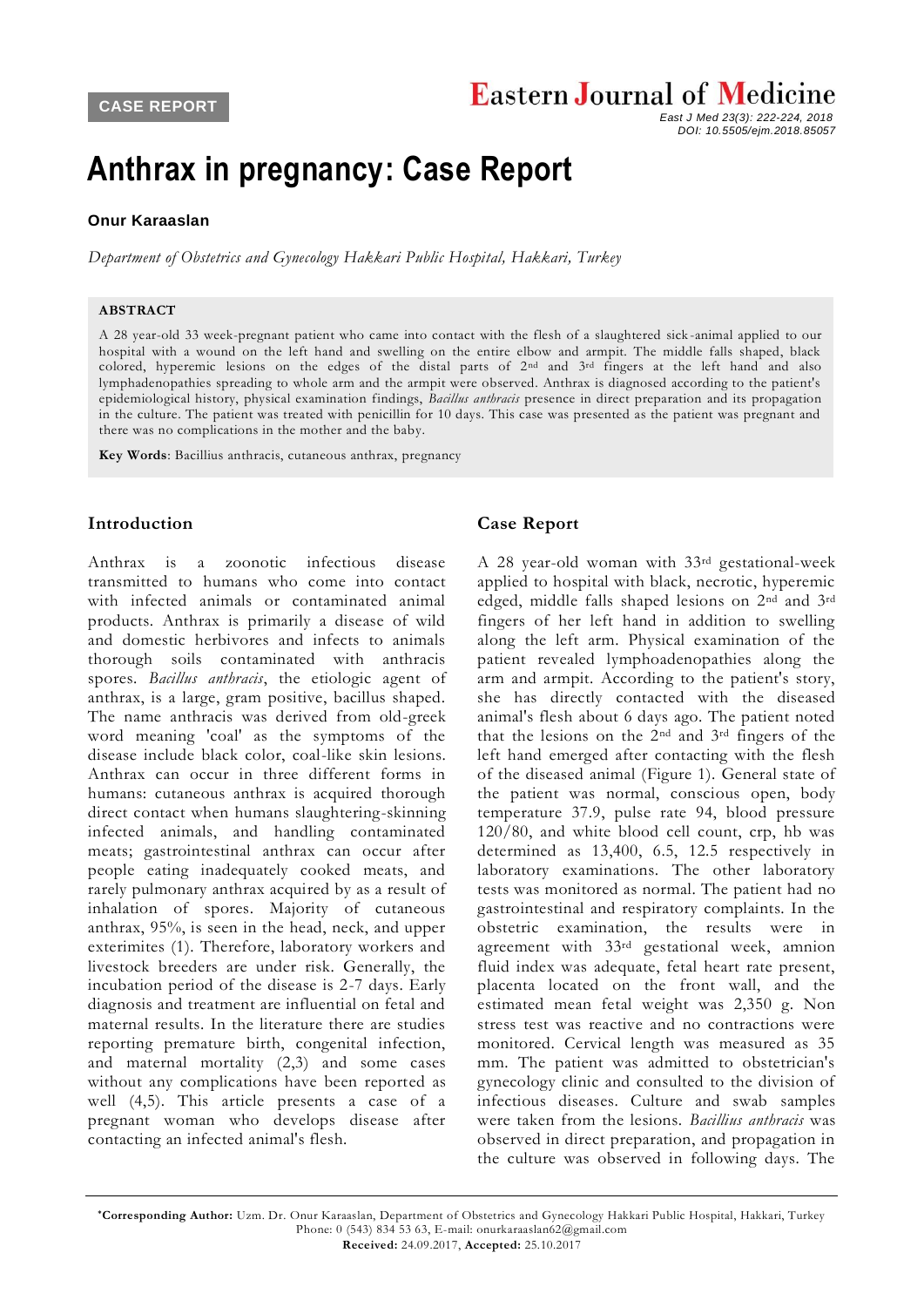patient was treated with procaine penicillin 1 million unit/day  $(800,000\text{U} \times 2)$  with the diagnosis of cutaneous anthrax. Remission in edema and lymphopathies on the 3rd day and in lesions on 6th day of treatment was observed (Figure 2). There was no detectable obstetric complication during the treatment of the patient. The patient was followed up regularly until the birth, obstetric examination was normal in the following gestational weeks, no tissue loss or scarring was observed in the lesions. A baby girl was born with spontaneous vaginal delivery on the 39th gestational week with 9/10 apgar score at the weigh of 3,100 g. No congenital infection was observed.

## **Discussion**

The number of anthrax cases defined in pregnancy in the literature is limited (3,6). Therefore, the fetal and maternal complications that can occur and how to manage such cases is not clear enough. A systematic review authored by Meaney-Delman et al*.* (6) reported a total of 20 anthrax diagnosed patient including 17 pregnant, 2 postpartum, and 1 nurse. 16 women and 12 baby cases died, but these deaths include pre-antibiotic period. In this review, it was found that anthrax is closely related to high maternal and fetal mortality rates both at prenatal and postpartum periods.

Kadanali et al. (4) reported two cases displaying anthrax development during pregnancy period. In



 **Fig. 1.** Anthrax lesions at first admission to the **References** hospital

the first case scar, massive edema, fever, dyspnea, premature birth at 32nd gestational week occurred despite 10 days of penicillin treatment. In the other case, even though anthrax lesions subsidenced due to penicillin treatment baby was born prematurely at 33rd week of gestation. In the current case, the remission of lesions and occurence of birth at 39th gestational week is thought to be linked with early diagnosis and treatment.

Penicillin, chloramphenicol, tetracycline, erythromycin, streptomycin and quinolone can be used in anthrax treatment (1). Penicillin is the first choice in the treatment of cutaneous anthrax. The use of doxycycline and ciproalexine is not recommended except in life-threatening situations. In the United States, the American Academy of<br>Obstetrics and Gynecology (ACOG) has Obstetrics and Gynecology (ACOG) has published their opinions regarding management of anthrax exposed asymptomatic pregnant women and breastfeeding mothers after a terrorist attack. ACOG recommends use of ciprofloxacin or amoxicillin in high-risk exposure areas assessed by local health authorities when the environmental pollution is confirmed (7).

As a result, only a limited number of anthrax in pregnancy cases were reported in the literature thus far so the fetal and maternal outcomes are not fully known. More cases are needed for the follow-up and management of these patients. Therefore, we believe that this case is worthy of being presented.



**Fig. 2.** Anthrax lesions on the 6th day of treatment